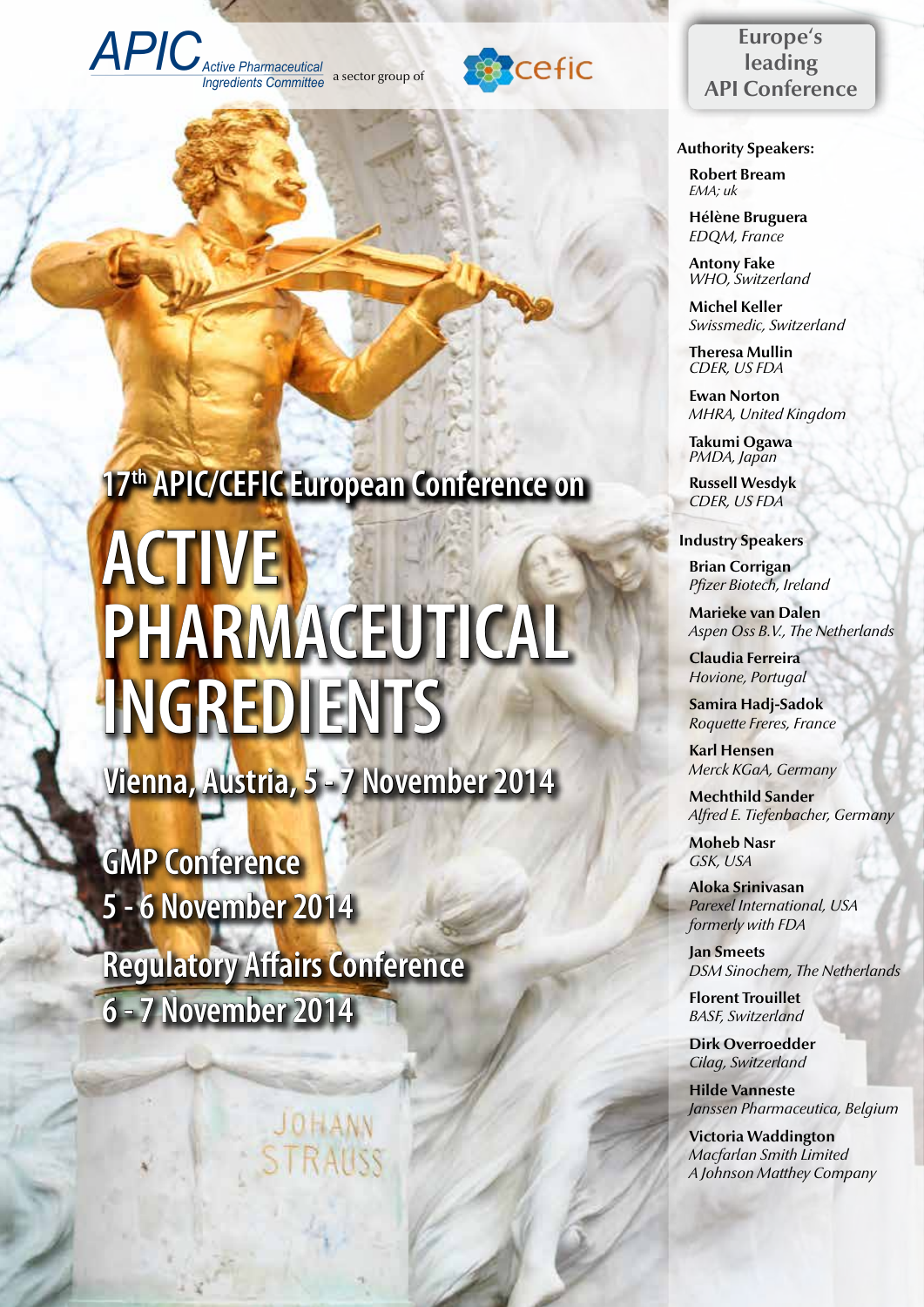# **17th APIC/CEFIC European Conference on Active Pharmaceutical Ingredients**

## **Objectives of the Conference**

The APIC/CEFIC Conference on Active Pharmaceutical Ingredients is Europe's leading event. Many major stakeholders from Authorities and the Industry are each year joining this Conference. Speakers from FDA, EMA, EDQM, National Authorities, from Industry and Industry Associations will discuss the latest developments in the field of GMP and Regulatory Compliance.

The GMP Conference, of which the final part is a Joint GMP & RA session, provides updates from the European and US Authorities on recent initiatives, activities and interpretations related to GMP compliance of API manufacturing. Hear from industry speakers their approaches and best practices on compliance related to the various existing and emerging aspects of API GMP.

The conference will be opened by a presentation about an update of FDA's current quality initiatives followed by a presentation about the new ICH Q&A document. Three more presentations are dedicated to the current EU Authority Inspection Programme, the aspects of contract manufacturing and GDP and an overview about the new Canadian API regulatory requirements.

The Joint GMP and Regulatory Affairs part of the conference will be rounded off by presentations about the implications of the ICH Q3D Guideline for the API industry, about an update from the EMA QWP and about the industry perspective of regulatory starting materials.

The specific GMP and Regulatory Affairs topics to be discussed in the Parallel Sessions will relate to current regulatory challenges.

The Parallel Sessions are no workshops. They are practically oriented and supposed to be highly interactive.

# **GMP Conference**

 **10:00 – 10:15 h** Conference Opening and Welcome



#### **10.15 – 11.10 h**

**The OPQ/OS Surveillance Initiative using Quality Metrics – An Update**  *Russell Wesdyk, CDER, US FDA*



#### **11.10 – 12.00 h**

## **ICH Q7 Q&A – Why the need for a Q&A and will it benefit the industry?**

- Reason for a Q&A and not an amended guideline
- The ICH Q7 Q&A process

– Advantages the Q&A will give to the industry/authorities *Michel Keller, Rapporteur of the ICH Q7 Q&A IWG, Swissmedic*



# **13.30 – 14.20 h**

**Current overview of an EU Authority Inspection Programme**

- Overview of how GMP Inspections are being performed by an EU Inspector today and how the frequency of Inspections are set
- Are issues such as concerns over supply chain security, etc. changing the approach Inspectors take during and preparing for Inspections ?
- What are the types of observations now being observed. Has this changed with changes in recent regulatory requirement implementation and changes?
- Application of the use of the EudraGMP database and how it pertains to GMP non compliance statements?

*Ewan Norton, GMDP Inspector, MHRA*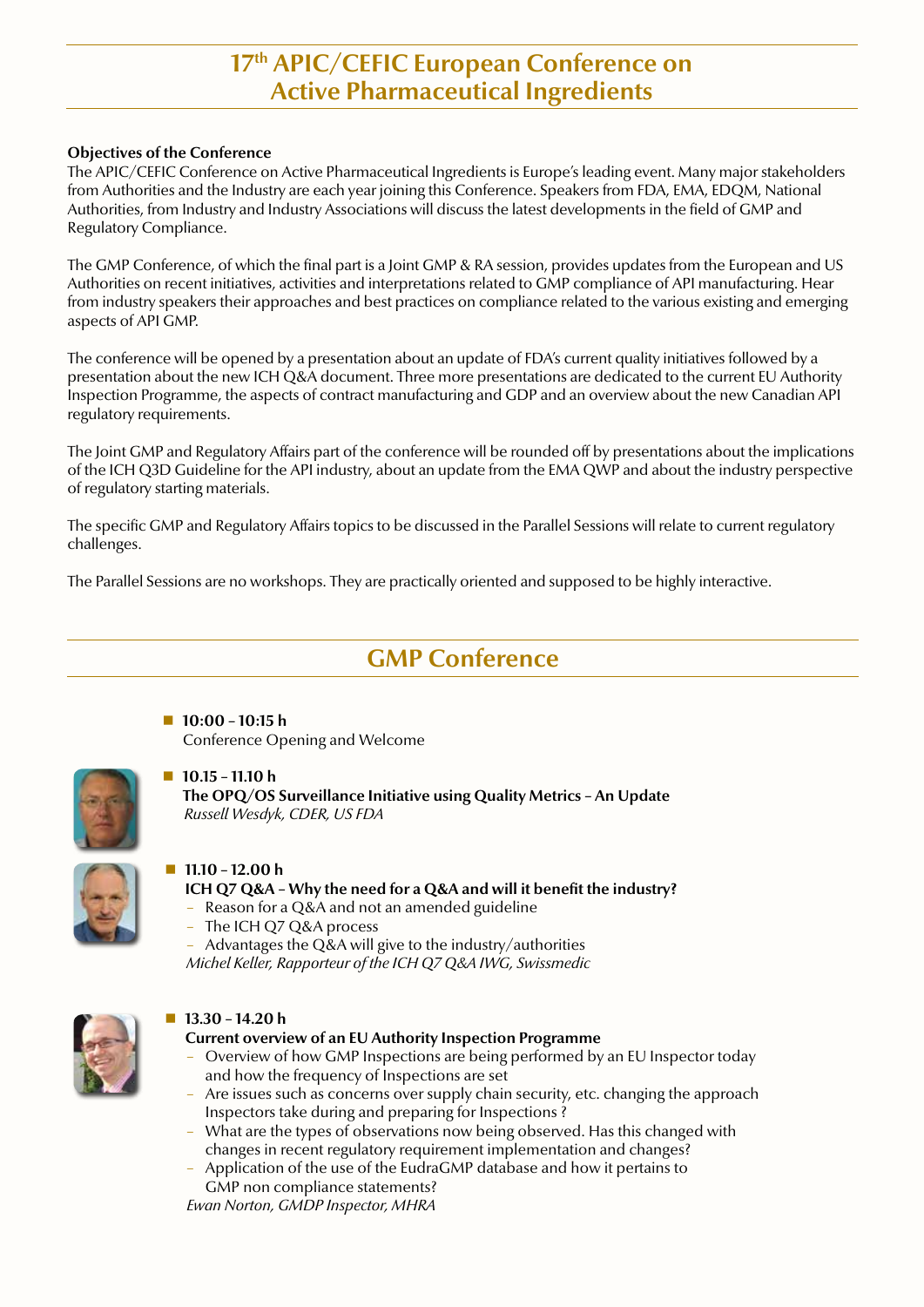# **GMP Conference**



# **14.20 – 15.10 h**

**Contract manufacturing – views of contract receivers**

- The CMO Quality System (QS) Balancing Act
	- How to manage customer requirements / expectations
- How to keep your QS manageable
- Be compliant, be effective and keep the customer happy
	- cGMPs,
	- Quality Agreements
	- Importance of good working relationships
- Tips for a successful collaboration
	- Review some sound rules
	- Communication flow
	- **Audits**
	- Documentation

*Claudia Ferreira, Head of QA Development Group, Hovione*

Coffee Break



## **15.40 – 16.30 h**

# **GDP for APIs – A challenge for multiple complex supply chains**

- Regulatory background for APIs
- GDP within supplier management
- Warehouse management according to GDP
- GDP for the global supply chain
- Experiences with authority inspections and customer audits – Key topics for implementation

*Karl Hensen, Director Quality Assurance Chemicals, Merck KGaA*



# **16.30 – 17.20 h**

## **FDA's evolving focus on Quality: An inspection discussion**

- FDA/CDER approach to all-source surveillance of pharmaceutical quality
- A more interdisciplinary team-based approach to inspection
- More structured reports with more analyzable observations
- Extend range of observations beyond failures to recognize good quality control *Theresa Mullin, CDER, US FDA*

Panel Discussion



**Austria Trend Royal Palace Hotel - next to Schönbrunn Castle**

**Take advantage of the special room rate of € 120,- for a single room per night incl. breakfast**



#### **Social Event**

The social event has become a tradition and was well appreciated during the past conferences (in Brussels, Hamburg, Barcelona, Budapest, Lisbon, Berlin, Prague, Warsaw, Paris, Venice, Munich, Madrid).

We will continue this tradition in Vienna and invite all participants and speakers to a **guided tour of Vienna and dinner at a beautiful Vienna restaurant.**

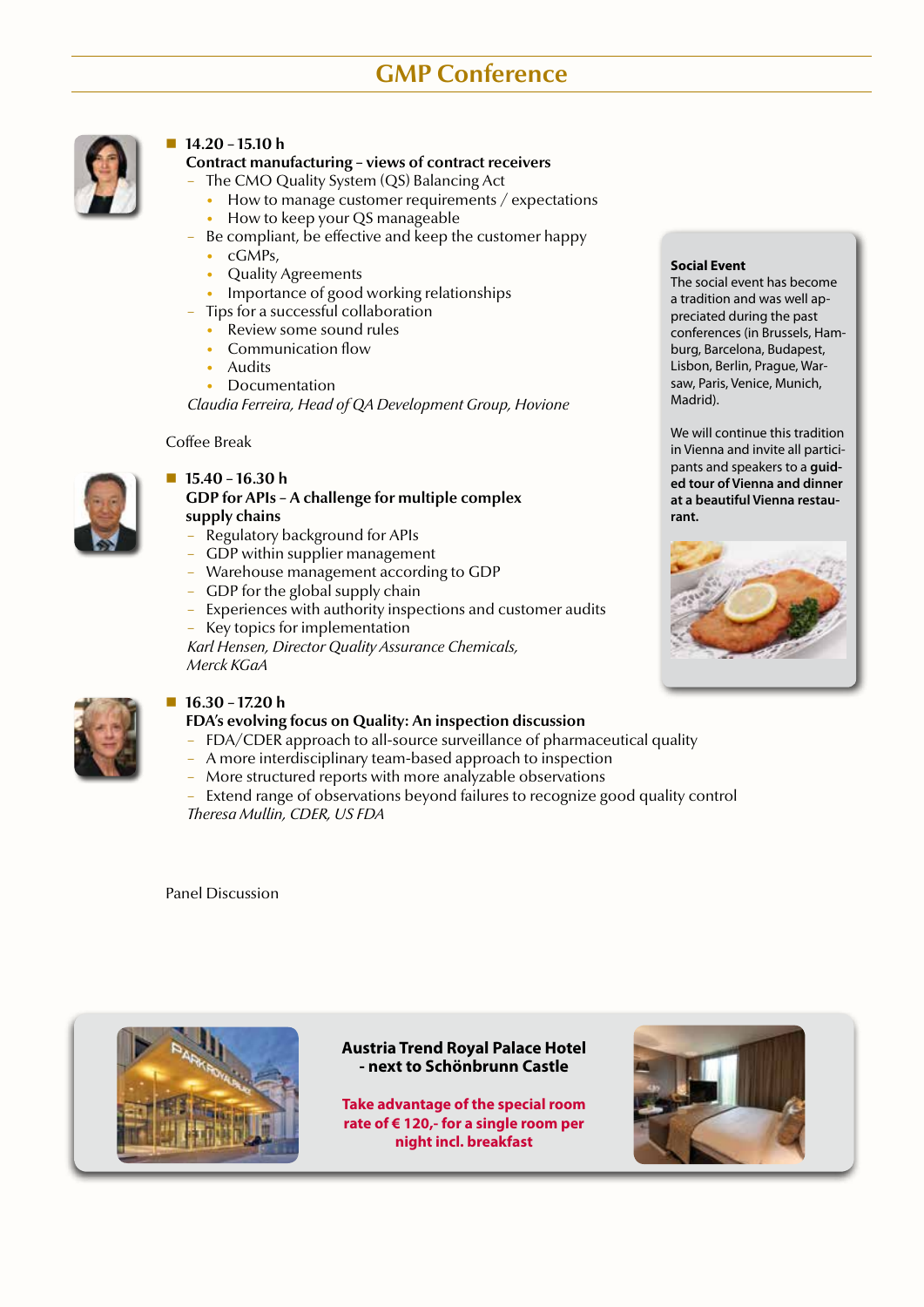# **Joint GMP and Regulatory Affairs Day**

 $09.00 - 10.15$  h **Parallel Sessions, Part A**



#### **Session 1: Current regulatory hurdles and opportunities, APIC's experiences** – CEP latest developments

- ASMF latest developments
- Recent experiences with emerging markets

*Hilde Vanneste, CMC Regulatory Affairs, Janssen Pharmaceutica Victoria Waddington, Regulatory Compliance, Macfarlan Smith Limited A Johnson Matthey Company*



#### **Session 2: Insoluble Matter and Particles in API manufacturing**

- Expectations of customers and regulators
- Specifications and lab methods/ techniques for routine QC and investigational testing
- Investigation handling incl. risk assessments and QA disposition decision
- Tolerable vs. intolerable insoluble matter and particles
- Prevention & control strategy *Dirk Overroedder, Head QA Chemicals, CILAG AG*

#### Session 3: **What with potential Genotoxic Impurities in APIs?**

- Potential Genotoxic Impurities
- Practical approaches to deal with PGIs
- Legal basis in a nutshell
- ICH M7
- Defining a control strategy
- Impact on API manufacturer
- Defining a control strategy at the level of API manufacturer

*To be named*





## **Session 4:**

**Process Validation: a practical approach**

- Key requirements of New FDA/EU guidance
- How to integrate QbD and Q9 concepts in process validation
- BASF approach for critical parameter assessment
- How to deal with Continued Process Verification

*Florent Trouillet, Quality Department, BASF Pharma (Evionnaz)*

# **Session 5:**

# **Biotech Comparability studies**

- Demonstrating comparability: biologics vs small molecule
- Methodologies and challenges in demonstrating comparability
- Regulatory application of comparability analysis (process changes, biosimilars)

# *Brian Corrigan,*

*Global CMC, Director BioTx CMC, Pfizer Biotech*



# **Session 6:**

#### **API Changes - for better or for worse?**

- Reasons for changes
- Changes in a global environment
- Practical examples
- Developments

#### *Marieke van Dalen, Global CMC RA CRS, Aspen Oss B.V.*

**Coffee Break Lunch Break Lunch Break Lunch Break**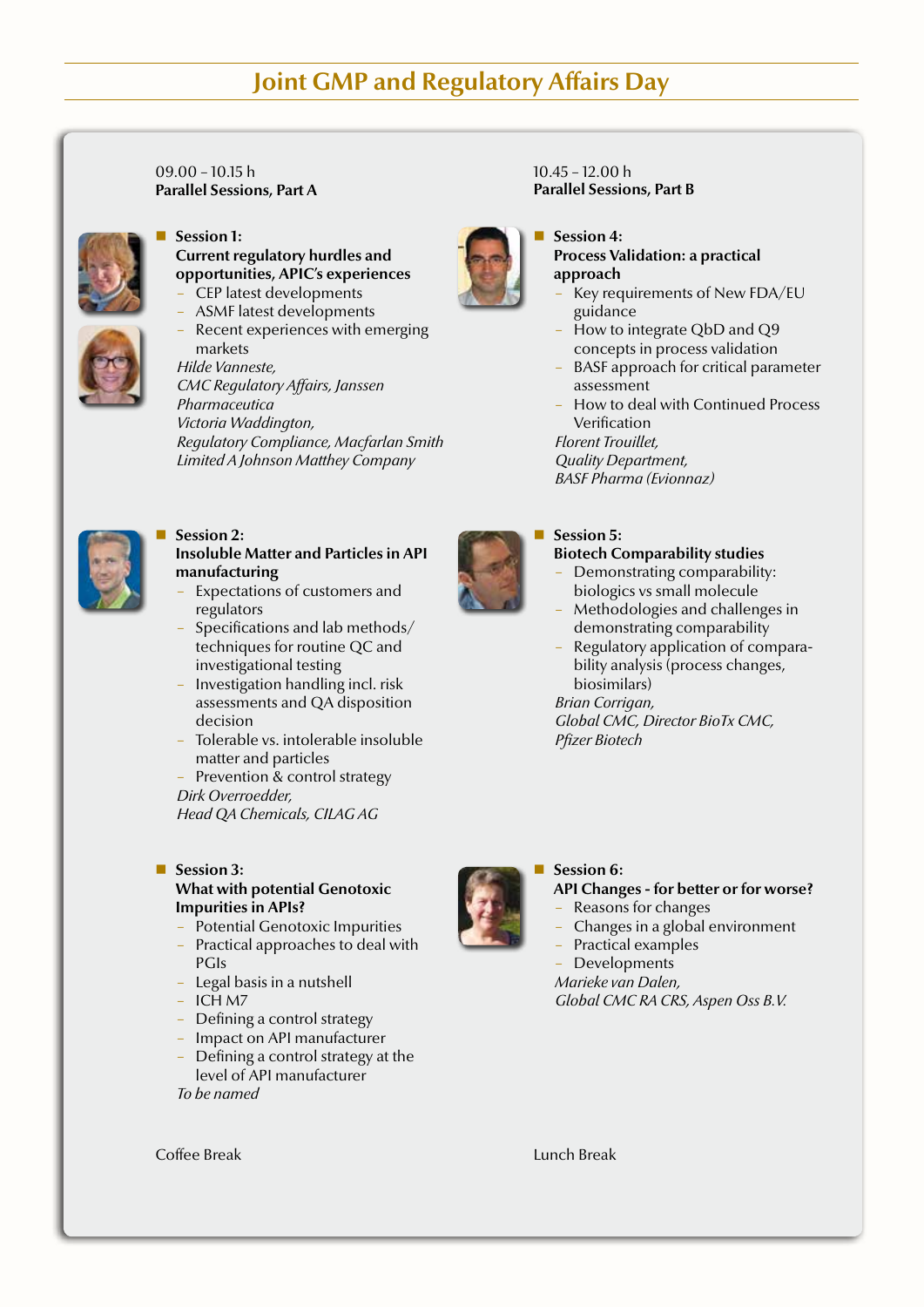# **Joint GMP and Regulatory Affairs Day**



## **13.35 – 14.25 h**

# **Reflection on Current Pharmaceutical Quality and Regulatory Initiatives**

- Current ICH Quality Initiatives
- Update on QbD implementation for APIs
- Regulatory and quality consideration of Continuous Manufacturing (CM)

*Moheb Nasr, Vice President CMC Regulatory Strategy, GSK*



#### **14.25 – 15.15 h**

# **Managing API supply chain – An EGA Perspective**

- API Supplier qualification process: key elements
- GMP & GDP: the essential role of API manufacturers
- Regulatory maintenance of API documentation: a sore point *Mechthild Sander, Alfred E. Tiefenbacher*

Coffee Break



#### **15.45 – 16.35 h**

## **ICH Q3D – industry's view on the guideline and expectation of API manufacturers**

- Positive and negative points of the guideline
- How it relates to APIs
- Practical use of risk assessments versus testing; how and when do you need to test

– What industry requires of the authorities *Samira Hadj Sadok, Regulatory Affairs, Roquette Freres*



# **16.35 – 17.25 h**

**EMA QWP update on definition of regulatory Starting Materials** *Robert Bream, Scientific Administrator, Human Medicines Evaluation Division, EMA*



#### **17.25 – 18.15 h**

**The regulatory Starting Materials: an industry perspective**

- Background of the issue
- The science based approach
- Practical examples

*Marieke van Dalen, Global CMC RA/CRS, Aspen Oss B.V.*

Panel Discussion



# **Since 17 years - Europe's leading API Conference**

There is no other API Conference in Europe which invites leading regulators from EU, FDA, WHO, EDQM, Japan etc. and from industry to discuss the latest GMP and regulatory developments. More than 200 delegates from more than 25 countries join this unique event every year.

#### **Steering Committee**

We would like to express our sincere gratitude to the members of the steering committee for developing the conference:

#### *Marieke van Dalen*

Aspen Oss, The Netherlands *Rainer Fendt* BASF, Germany *Pieter van der Hoeven* CEFIC, Belgium *Matt Moran* IBEC, Ireland *Luisa Paulo* Hovione, Portugal *Boris Pimentel* DSM Nutritional Products, Switzerland *Anthony Storey* Pfizer, UK *Claude Vandenbossche* Ajinomoto-OmniChem, Belgium *Hilde Vanneste* Janssen Pharmaceutica, Belgium *Gerhard Becker* CONCEPT Heidelberg, Germany *Oliver Schmidt* CONCEPT Heidelberg, Germany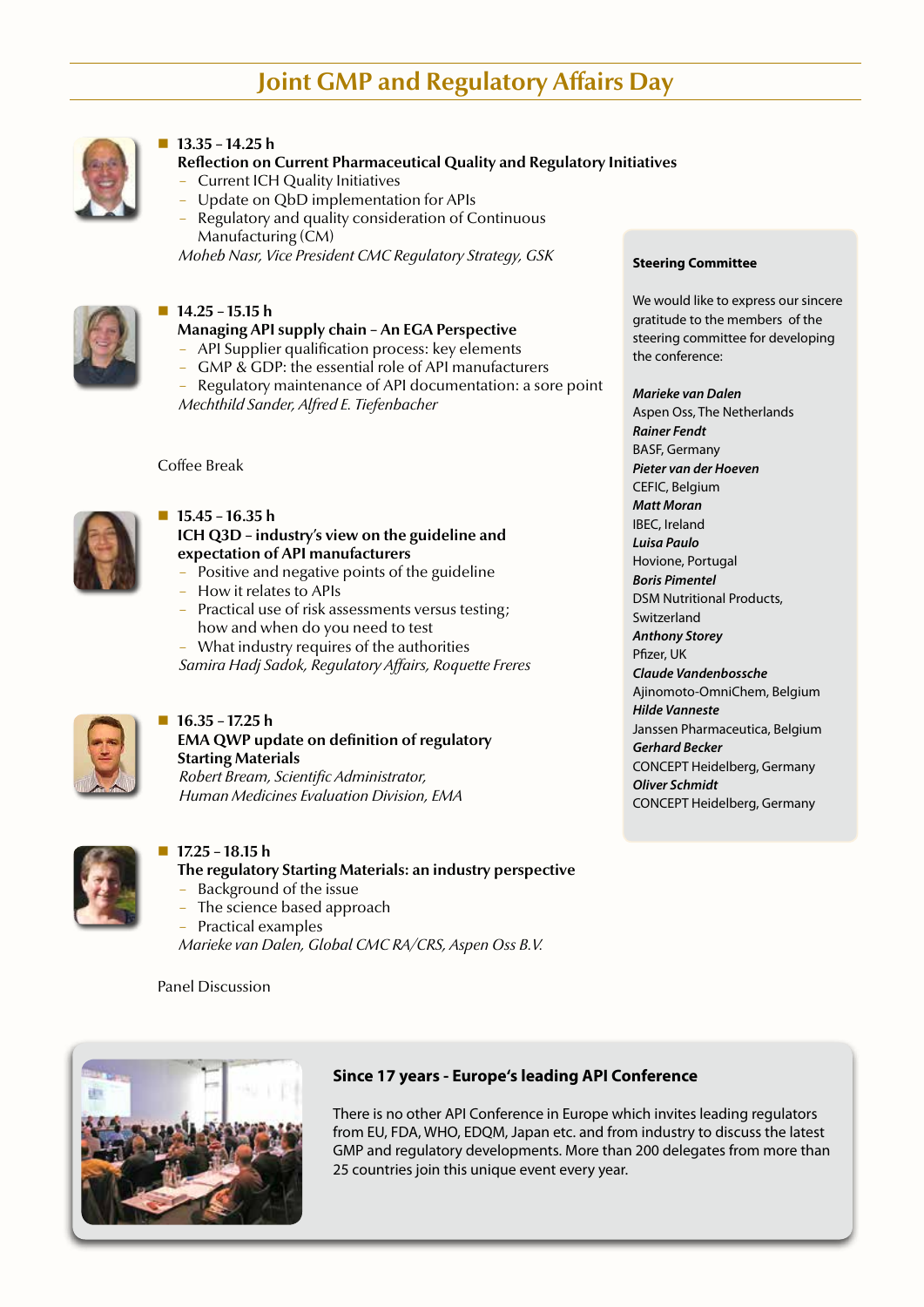# **Regulatory Affairs Conference**

## **Objectives**

After the several Regulatory topics presented during the second conference day, the RA conference will highlight latest developments of EDQM activities and initiatives, the WHO's pre-Qualification Programme and updates about Japanese regulatory requirements. A presentation about registration requirements for APIs in emerging countries will round off the Regulatory Affairs Conference programme.



# **08.30 – 09.10 h**

#### **Latest developments of EDQM activities and initiatives**

- International harmonisation of pharmacopoeias where are we?
- Use of CEPs in Europe and worldwide
- International collaboration in the field of API inspections current situation and opportunities *Hélène Bruguera, Deputy Head/Division Certification of Substances, EDQM*



#### **09.10 – 09.50 h WHO prequalification of APIs**

- Why was API Prequalification introduced.
- What is the procedure for Prequalification
- Recent developments and issues

*Antony Fake, WHO*

Coffee Break



#### **10.20 – 11.00 h**

**FDA's Question-based Review for APIs in Applications for new drugs and generics** *Aloka Srinivasan, Parexel International, USA; formerly head of Drug Master File Team, CDER, FDA*



# **11.00 – 11.40 h**

**New developments with respect to Japanese API regulation** *Takumi Ogawa, Office of New Drug IV, PMDA*



#### **11.40 – 12.20 h**

# **Registration requirements for APIs in emerging countries**

- How do API registration procedures work and what information is needed?
- What are the time lines?
- Is there any harmonization between the different countries?
- How to handle confidential information?
- What are the challenges in the emerging countries? *Jan Smeets, International Regulatory Affairs, DSM Sinochem Pharmaceuticals*
- **12.20 12.50 h** Panel Discussion
- **12.50 13.00 h** Final Discussion, Closing Remarks

**Important Information!** You will receive a USB memo stick when you register in Vienna.



Note: there will be **no printouts** available during the conference.

#### A PI ( .<br>Active Pharmaceutical sandients Committe.

**APIC Guidance Documents** In addition to the PDF files of the presentations, all APIC Guidance documents will be available on this USB memo stick as well.

#### **About APIC**

APIC's membership consists of companies from different pharmaceutical industry sectors, all involved in the manufacture of APIs. This provides an ideal basis for developing and communicating a balanced, holistic view on API-related regulations and guidelines. APIC's focus is on worldwide Quality, Good Manufacturing Practice (GMP) and Regulatory matters relating to APIs and Intermediates. Through the years APIC has developed into a high-profile industry association with an excellent, worldwide reputation.

#### **APIC's Best Practice Documents**

APIC has developed many Best Practice Documents such as the ICH Q7 How-to-do Guide, the APIC Audit Programme, and Position Papers e.g. on API Starting Material, Post-approval Changes and many more.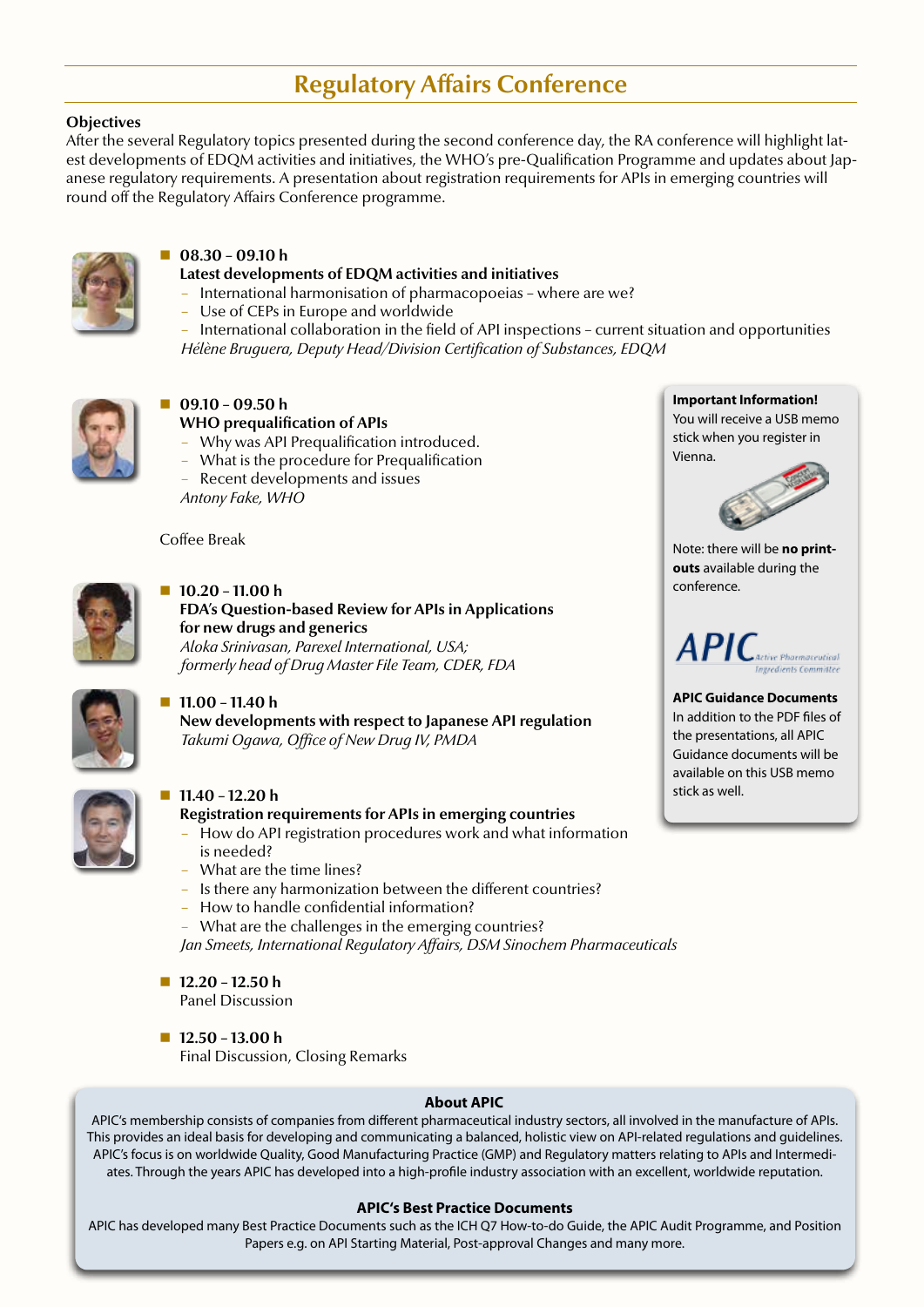# **The Venue in Vienna**

**HOTEL PARK ROYAL PALACE – absolute gold standard**



The newest hotel highlight of Vienna stands out in bright gold right next to the Technisches Museum (Technical Museum) and within eyeshot of Schloss Schönbrunn. Golden metal panels cover the façade of the hotel, which is equipped with the most modern amenities and state-ofthe-art technology. A heavenly place for holiday makers and business travellers who are looking to be enchanted.



Our exclusive rooms are a true delight: exquisite Zebrano timber contrasts with sand-coloured elements, creating a beautiful visual effect in natural and indirect lighting. They also include fantastic views over Schloss Schönbrunn, the palace gardens and the hotel park.



# **About CONCEPT HEIDELBERG**

Founded in 1978, CONCEPT HEIDELBERG is the leading organiser of seminars on pharmaceutical production, quality control, quality assurance and GMP in Germany, Austria and Switzerland. This year, more than 250 events will be organised by CONCEPT HEIDELBERG.

# **Lufthansa is Mobility Partner for all Concept Heidelberg Events**

As an Concept Heidelberg course or conference atten-



dee, you will receive up to 20% discounted travel fares (according to availability). And

as Lufthansa German Airlines offers a comprehensive global route network linking major cities around the world you will most likely be able to benefit from these special prices and conditions.

And this is how it works: Once you registered for a course or conference you will receive a link together with your registration confirmation. Opening that link will take you to the Mobility Partner Program website where you can enter a code in the "Access to Event Booking" area you will also receive. This will take you into an online booking platform\* that will automatically calculate the discount offered or provide you with an even better offer if another promotional fare is available.

We look forward to welcoming you at one of our next events – and we already wish you a pleasant flight!

\*Please note: You may have to enable pop-ups on the Mobility Partner Program website – other-wise the booking platform window will not open.

# **GMP and GDP Compliance for Biotech APIs** a pre-Conference Session on 4 November 2014

This pre-Conference Session ideally complements the subsequent 17th APIC/CEFIC Conference on Active Pharmaceutical Ingredients. If you register **both** for the pre-Conference Session "GMP and GDP Compliance for Biotech APIs" and the 17th APIC/CEFIC Conference you will benefit from a **special rate of 690 €** (instead of 890 €) for the pre-Conference Session!